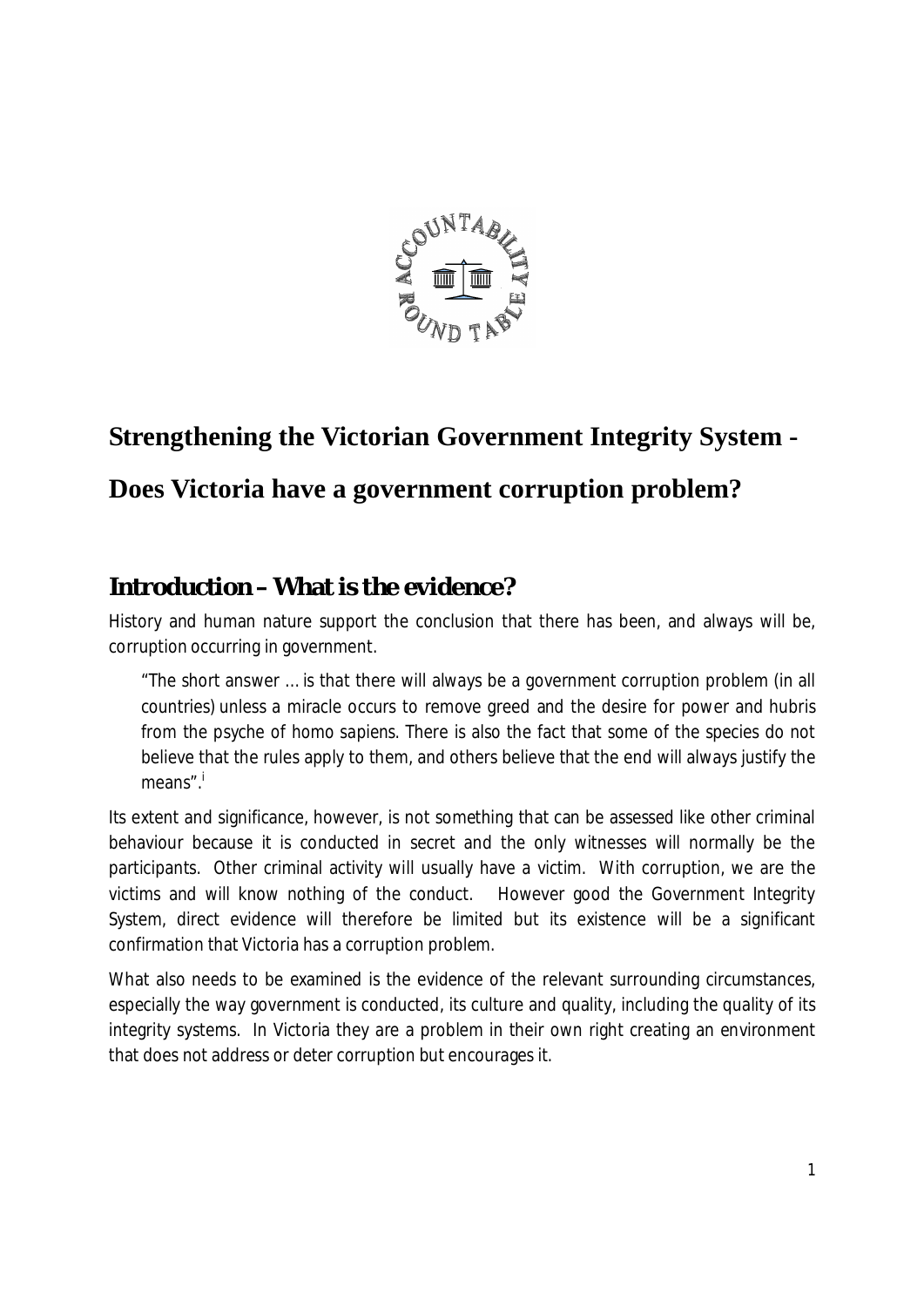#### **A. The Evidence**

Is there direct evidence of public corruption in Victoria?

It is remarkable how easy it is to forget the examples, even of recent years. There are many. They have occurred at a range of levels within the public sector. A number of them are associated with the procurement process. In those situations the corrupt will have difficulty not leaving some evidence behind them. But in those areas where, for example, policy and major planning and other decisions involving large sums of money are involved, corruption can and will occur without leaving a trail.

*A.1 Recent Direct evidence?*

In the last **3 years** the Ombudsman has reported corrupt conduct in government bodies,

- Cenitex, a corporation to supply IT services to the Victorian government if
- · **Victorian Building Commission iii**
- · **"Office of Living Victoria"**, a new State Water Agencyiv

It should be noted that the Ombudsman is no longer investigating corruption matters.

IBAC has identified examples ranging from bribery in a cemetery to the conduct of Councils. It is currently engaged in two major investigations involving

- the Education Department concerning "Banker Schools" (Operation Ord) <sup>v</sup> and
- the Transport Department (Operation Fitzroy)<sup>vi</sup>

Prior to the establishment of IBAC, we had to rely on the Ombudsman, the police and internal review by the Department or Agency concerned. Experience has shown the inadequacy of that situation. One example concerned the establishment of IBAC. There was an incident discussed before a Parliamentary Committee concerning a Department of Justice (DOJ) employee who sought a bribe of \$20,000.00 in return for assisting a tenderer to obtain a contract to provide security services to IBAC. The Department also had evidence that he had spoken to another public servant in another Department about what he was doing. There was no independent investigation and, while the DOJ employee, was asked to leave, the other public officer was allowed by his Department to remain. There was no inquiry into the affairs of the DOJ employee to determine whether this was a personal isolated aberration or the tip of an organised corruption iceberg.

That sort of result is not unusual in internal review systems - and understandable. The superior officers are busy and have other "more important" and pressing responsibilities. They are also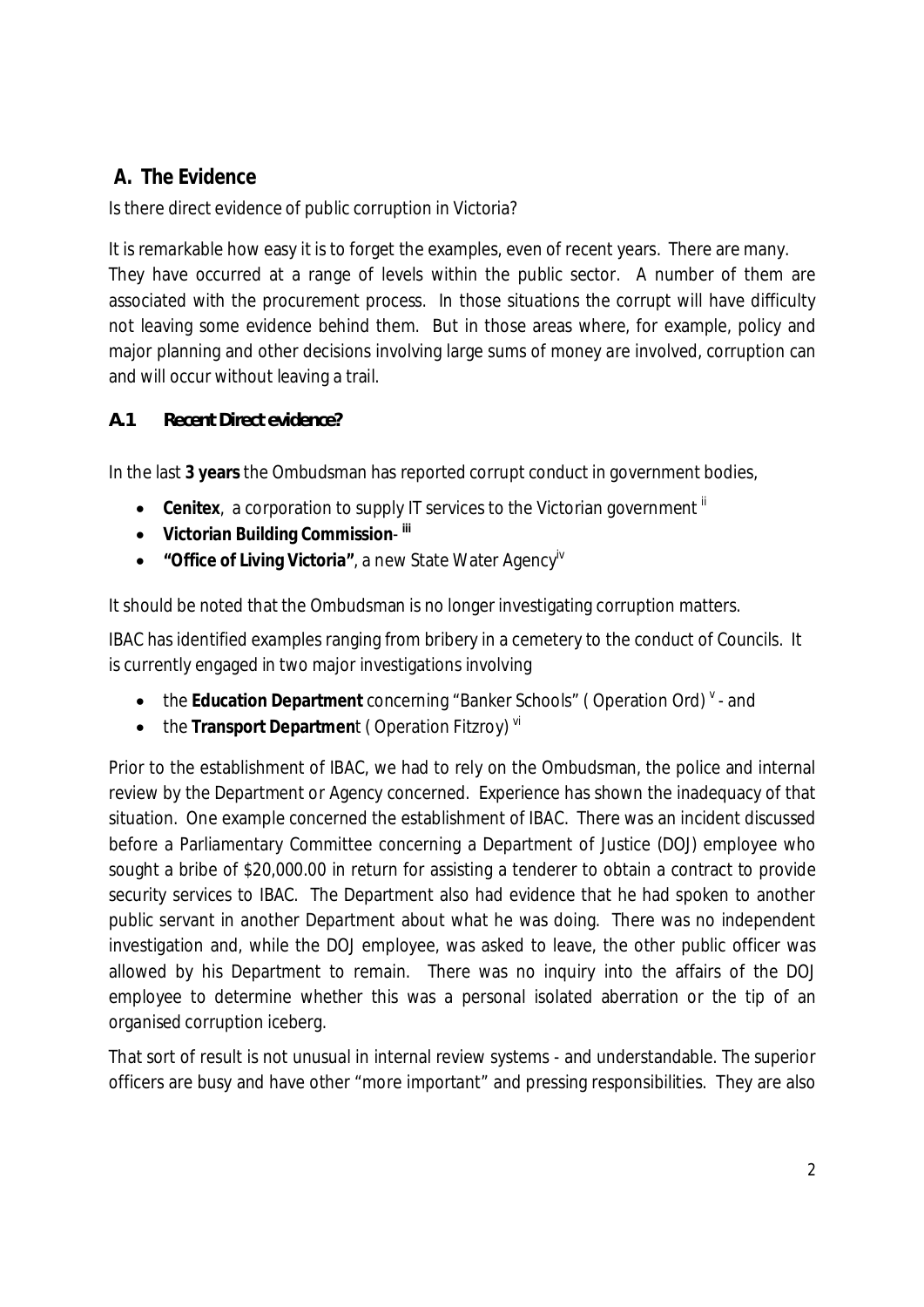in a conflict of interest situation carrying with it strong and subtle pressures to minimise the damage to the reputation of the public body they lead and themselves.

It should also be noted that, at that time, Victoria lacked, what it still lacks, a fully empowered and resourced independent anti-corruption body which could ensure that an independent investigation would take place.

#### *A.2 Other evidence – a survey***.**

IBAC has recently had an investigation conducted of perceptions of people in the public service. vii 839 Senior Victorian public servants were interviewed (p.9). In the course of that investigation they were asked whether they thought there was the opportunity of seven different types of corruption occurring within their department or agency and whether they had suspected or personally observed such corrupt behaviour. The results (set out in Table 7) were as follows;

| Corruption in Department/agency                       | Opportunity% | Suspected | Observed |
|-------------------------------------------------------|--------------|-----------|----------|
|                                                       |              | %         | %        |
| Hiring friends or family for public service jobs      | 53           | 38        | 25       |
| Conflict of interest                                  | 72           | 38        | 20       |
| Misuse of information or material                     | 68           | 32        | 15       |
| Abuse of discretion                                   | 58           | 28        | 15       |
| Hiring one's own company, or the company              | 33           | 18        | 9        |
| belonging to close associates or relatives to provide |              |           |          |
| public services                                       |              |           |          |
| Perverting the course of justice                      | 16           | 3         | 2        |
| <b>Bribery</b>                                        | 32           | 4         |          |
| Don't know                                            | 3            | 6         | 4        |
| Prefer not to say                                     | 0            |           | 4        |

While the judgements of the 839 people of "opportunity" and "suspicion" may have a larger subjective element in them than observation of corrupt conduct, they are significant. The percentage figures for "opportunity" also support the circumstantial evidence discussed below that the risks are high. The number who "observed" corrupt conduct while lower is also significant.

We plainly have a corruption problem. But how serious is the problem? It is necessary to look into the circumstances from which, and in which, the direct evidence has emerged, and will continue to do so, together with the government integrity systems we have and their capacity to help to address the problem.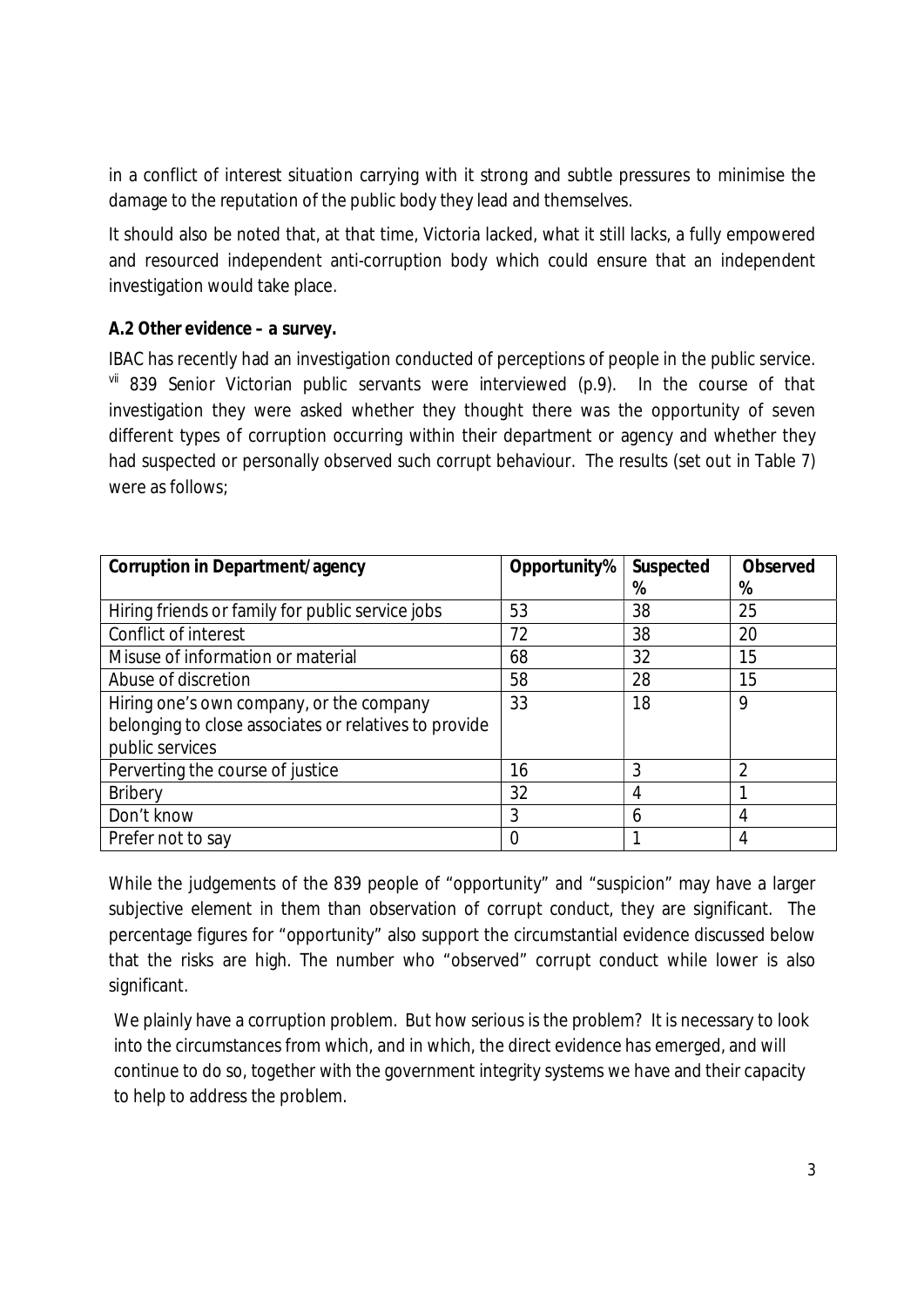### **B. Circumstantial evidence – a long standing and worsening risk of serious corruption?**

#### *B1. Presence of Critical Factors enabling corruption to flourish?*

As shown in the history of the development of systemic corruption in Queensland and W.A. in the 1980's, two factors are generally found to play a critical role; secrecy and executive control concentrated in the hands of a few. Vill

#### Turning to Victoria:

*(a) Secrecy*. The secrecy of governments in Victoria, including over major policy development, ministerial planning decisions, other decision making, contracts and major infrastructure agreements has increased significantly over the last 20 years.

*(b)* **Executive power controlled by a few with little or no accountability**. This has also been a feature of government in Victoria, for example, including in one of the historically most corruption vulnerable areas, urban planning. For some years, the Minister for Planning has been empowered to intervene in major planning applications but the law does not require a public process and instead allows the applications to be made and processed in secrecy. In particular, the Minister is under no obligation to publish reasons.

In addition, a practice has been allowed to develop which is known as "flipping" where Developer A

- buys a city property,
- · seeks a permit to build 20 or 30 stories,
- the Minister then intervenes and grants the permit sought

Developer A does not proceed to build but holds the property for some 12 to 15 months and sells it at a very large multimillion dollar profit to Developer B. Developer B then seeks permission for a further 20 or 30 stories and is given it - again by the Minister.

It is difficult to identify any public benefit in this process. There is, however, a grave risk of corrupt activity at different levels of government in the various stages in that process.

IBAC, at present, could not start to conduct an investigation of the practice to ensure all is above board because of the secrecy involved and lack of information and IBAC'S extremely restricted threshold test, which, in light of the recent High Court judgement in the *Cunneen* case ix, must be rigorously interpreted against IBAC.

*B2.Extent of Opportunity and temptation?*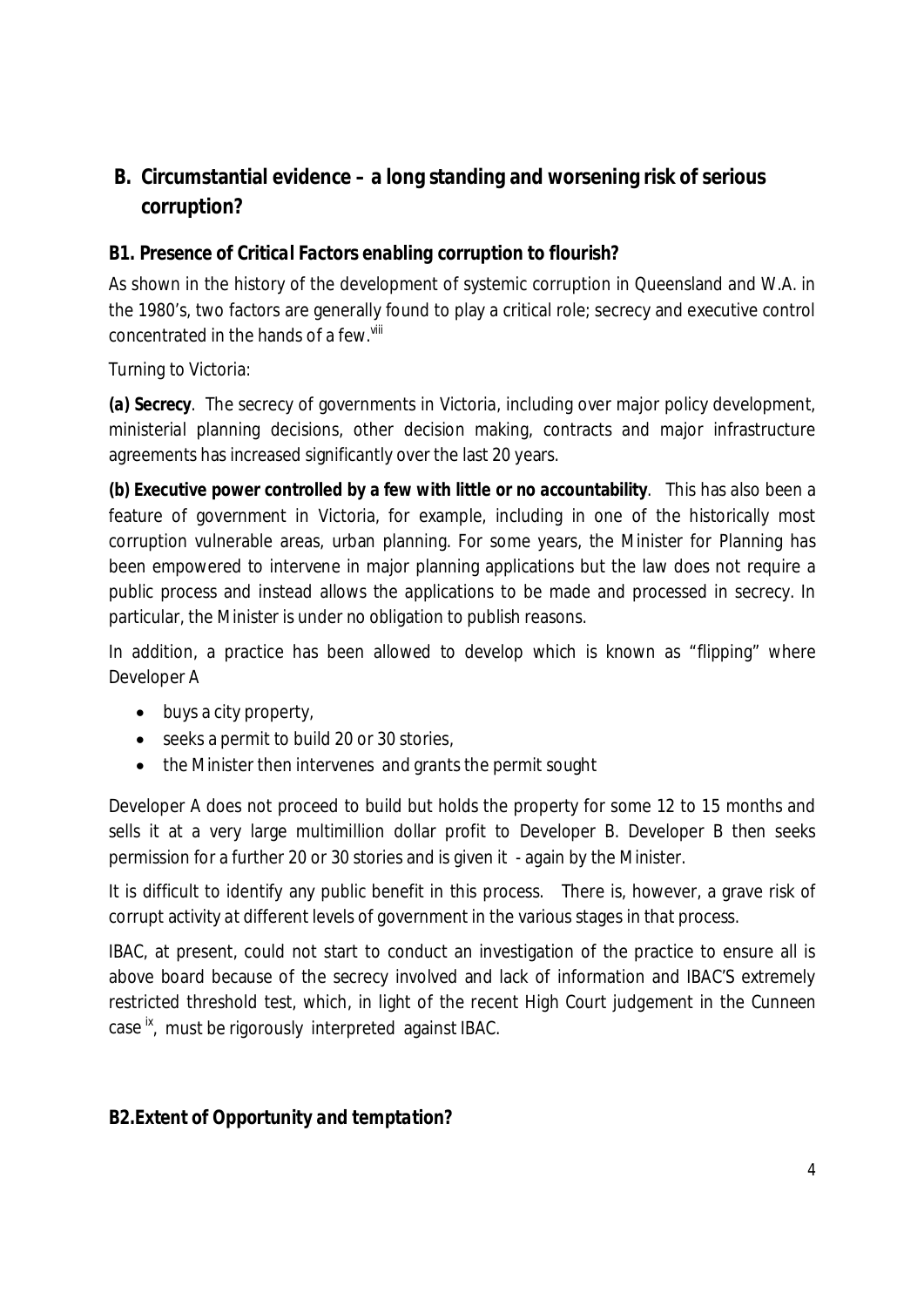We have in the last 30 years greatly increased the opportunities to corrupt governments and the temptation to do so.

*(a) Outsourcing.* Our ongoing expansion of outsourcing of services to and by government including PPPs means that many more people and their businesses are engaged in and dependent on securing government contracts and, therefore, seeking them by whatever means are available.

*(b) Lobbying.* Lobbying is one of those means. Over the last 30 years, lobbying has grown into an industry of power and influence serving powerful vested interests. It includes a rotating door between employment in it and/or private enterprise after loss of parliamentary office and from the lobbying industry to government as staffers to MPS and as public servants.<sup>x</sup>

*(c) Political Funding.* Over the last 30 year*s,* the so-called "arms race" in political funding has developed together with the widespread practice of raising funds by selling access to MPs and Ministers (is the Code of Conduct being breached? See cl3 (1) of the Code<sup>xi</sup>). Practices have developed to conceal the sources of donations. The system has apparently been effectively used in recent years by the Mafia to gain access to, and influence, Federal Ministers and Mps including at least one Victorian MP - http://www.smh.com.au/federal-politics/politicalnews/key-liberal-fundraising-body-took-mafia-money-for-access-20150629-gi07yb.html . Why not also the Victorian Government?

*B3. A vulnerable culture in two branches of government – the Executive and the elected*

- *(a) The loss of a fundamental guiding principle*. There is a longstanding ancient ethical and common law principle that applies to those to whom we entrust the power to govern on our behalf. It appears to have been forgotten by all of us over the last 30 years. This key principle requires that those entrusted with such power must put the public interest first, in particular, ahead of their personal and party interests.  $x$ <sup>ii</sup>
- *(b)The current guiding "principles".*

In the political world the forgotten public office public trust principle has been largely replaced by the "Whatever it takes approach" which gives priority to the pursuit of power over the public interest.  $x$ <sup>iii</sup> In the public service, the above public trust model in which the people are the principals and beneficiaries and those entrusted with power by them our public trustees, has been replaced with the business model in which the principal is the State, government is its business agent and the people are merely clients. xiv

 *(c) Consequences – political world?*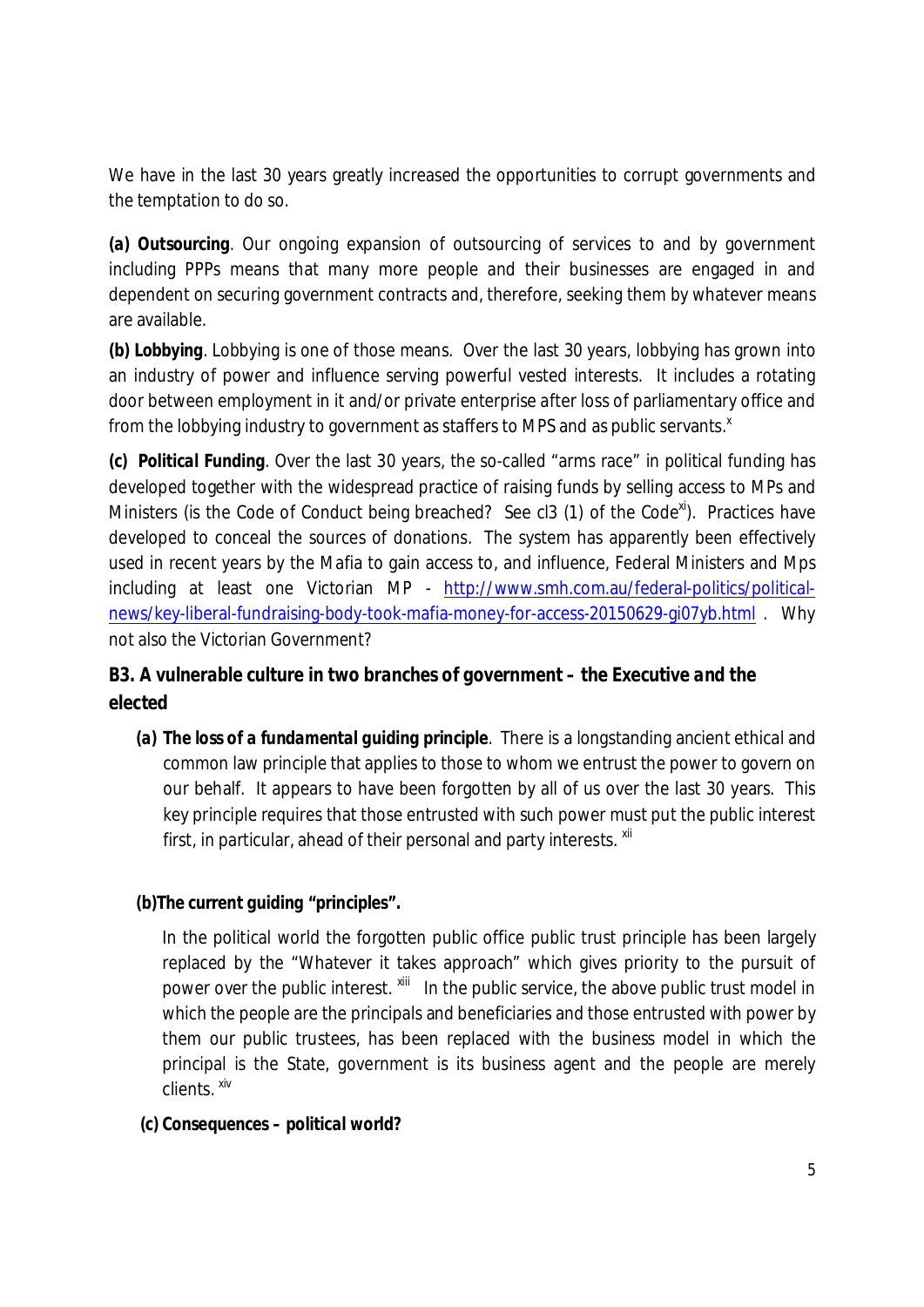We should not be surprised that, in those circumstances the money we entrust to the people in government is seen by many of them as belonging to their "business" not to the people. We should also not be surprised that, in the political arena, the culture appears to have changed to the point that our elected representatives and those advising them see nothing wrong in

- · using the public office we have entrusted to them as the means to raise money to benefit them and their parties and
- · deciding who they will speak with on the basis of whether they are paid to give the access or not, and

and, as a result, thereby choosing to give preferential access to those who can pay over those who cannot.

*(d) Consequences – public sector*.

We should also not be surprised that in the public sector the culture has been failing to deal adequately with minimising the risk associated with conflicts of interest problems; for, among other things, under the business model it is likely to be the reputation of the Public Service "business" that matters most not the public interest<sup>xy</sup>. These realities were examined recently by the Ombudsman. In his 2014 Report, "Conflict of interest in the Victorian public sector – ongoing concerns**"** xvi, he concluded that

*"Conflict of interest is a key challenge facing the Victorian public sector. It is worrying that it occurs..... Despite multiple reports and investigations by my office into this issue, it continues to be a significant theme in many complaints to my office. It is worrying that it occurs all too frequently in the Victorian public sector. Also, it can jeopardise the proper expenditure of significant public funds."*

But don't we have Codes of Conduct that apply and open and accountable government systems to address these changes and so address the corruption risks flowing from all the above changes and weaknesses?

Yes, we have them on paper but, they are so inadequate, they compound Victoria's corruption problem.

**C. The inadequacies of the Victorian Government Integrity System.**

That system comprises

- · *Codes of Conduct* (general and re lobbying),
- · *Legislation* (whistleblowers, Freedom of Information, and disclosure of Political Donations).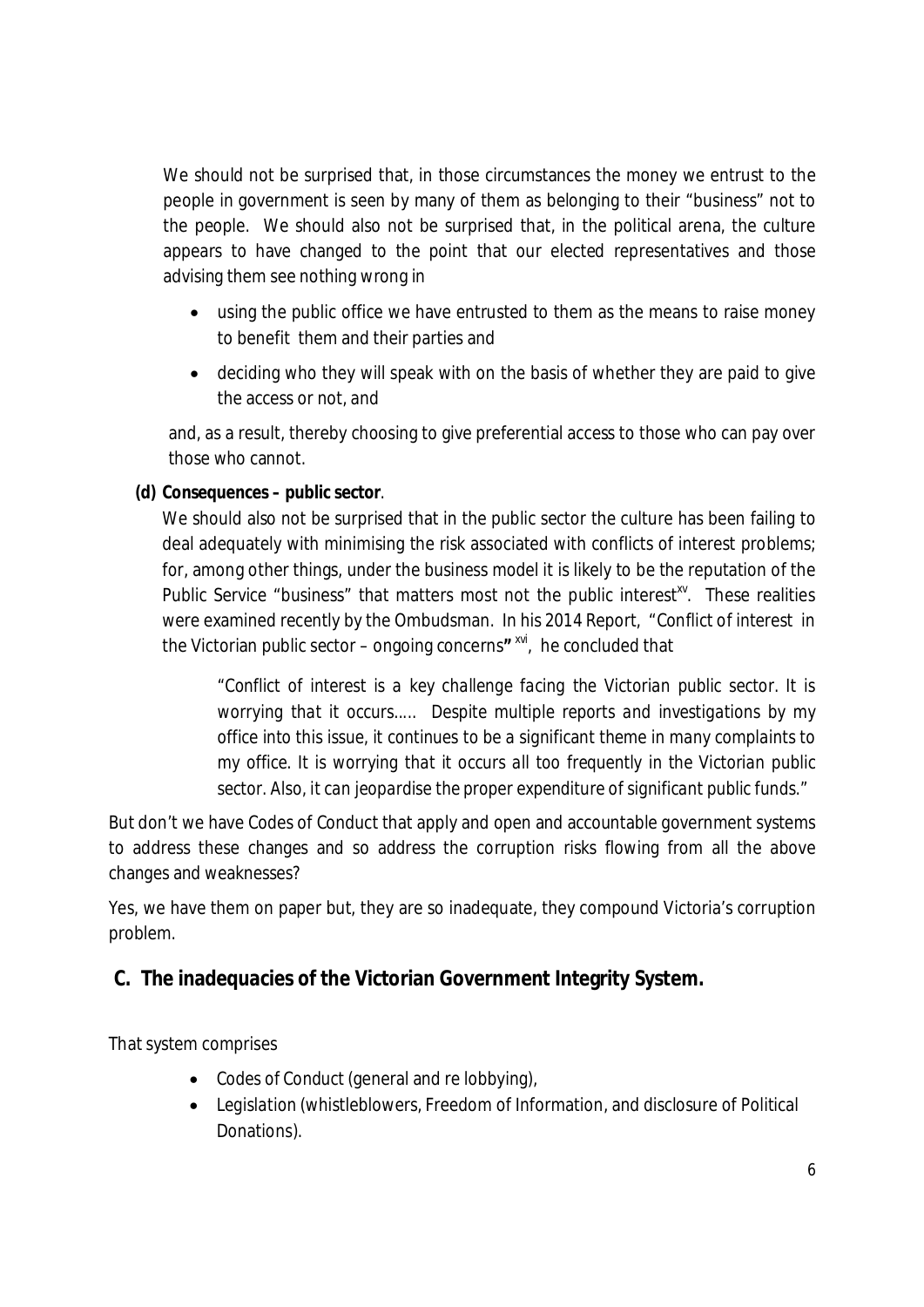· The *Auditor- General*, *Ombudsman* and *IBAC*.

All are inadequate.

*(a) Codes of conduct*. Victoria's Codes of Conduct for public sector employees are detailed. They tend to focus on the impact of employees' conduct on the reputation of the branch of government concerned. The forgotten critical and overarching guiding value and standard - that they hold offices of public trust (cf. Commonwealth Statement of Ministerial Standards – "that public office is a public trust" cl. 1.2) is not mentioned. Small gift are allowed  $x$ <sup>vii</sup>- presumably on the basis of the widespread assumption that small gifts do not corrupt. Recent research has shown this to be incorrect <sup>xviii</sup> as did the investigations by the W.A and Victorian Ombudsmen of corrupt dealings over the purchase and supply of toner printer systems. xix

The Code for Members of Parliament focusses on conflicts of interest, allows gifts (disclosure threshold \$500.00) and fails to refer to the critical overarching guiding value and standard.  $\frac{x}{x}$  It is unclear whether there is an operating Code for Ministers.  $\frac{x}{x}$ 

Codes have not been successful in addressing conflicts of interest (see above and the recent IBAC investigations including that into the conduct of the Banker schools). We note that it appears to have been able to investigate those matters because those involved leave a trail of evidence behind them and direct evidence of the facts has been provided to it at the outset of the investigation. In matters like the Obeid matter, that is not the case.

The Code re Lobbying <sup>xxii</sup>is easily avoided because it is confined to third party lobbying and has many exceptions.

- *(b) Whistleblowers*. The Public Disclosure Act, fails to protect whistleblowers and discourages people from "blowing the whistle";
- *(c) The FOI system*. Notwithstanding the recent inclusion of an Information Commissioner, the FOI system falls well short of Queensland's Right To Know legislation. The exemptions provided are too broad and have significantly contributed to the increase in government secrecy;
- *(d) Political Donations.* Victoria does not have a State regulatory system for the disclosure of donations but relies on the Commonwealth one that applies to federal political parties only and has a disclosure threshold that is too high (\$12,400.00 - \$1000.00 is present best practice) and does not require contemporaneous disclosure but allows very long delays before disclosure.<sup>XXIII</sup> For a recent analysis of the Federal (and therefore the Victorian System which adopts it) see Peter Timmins's recent analysis - http://foiprivacy.blogspot.com.au/2015/07/voices-for-action-on-influence-peddling.html .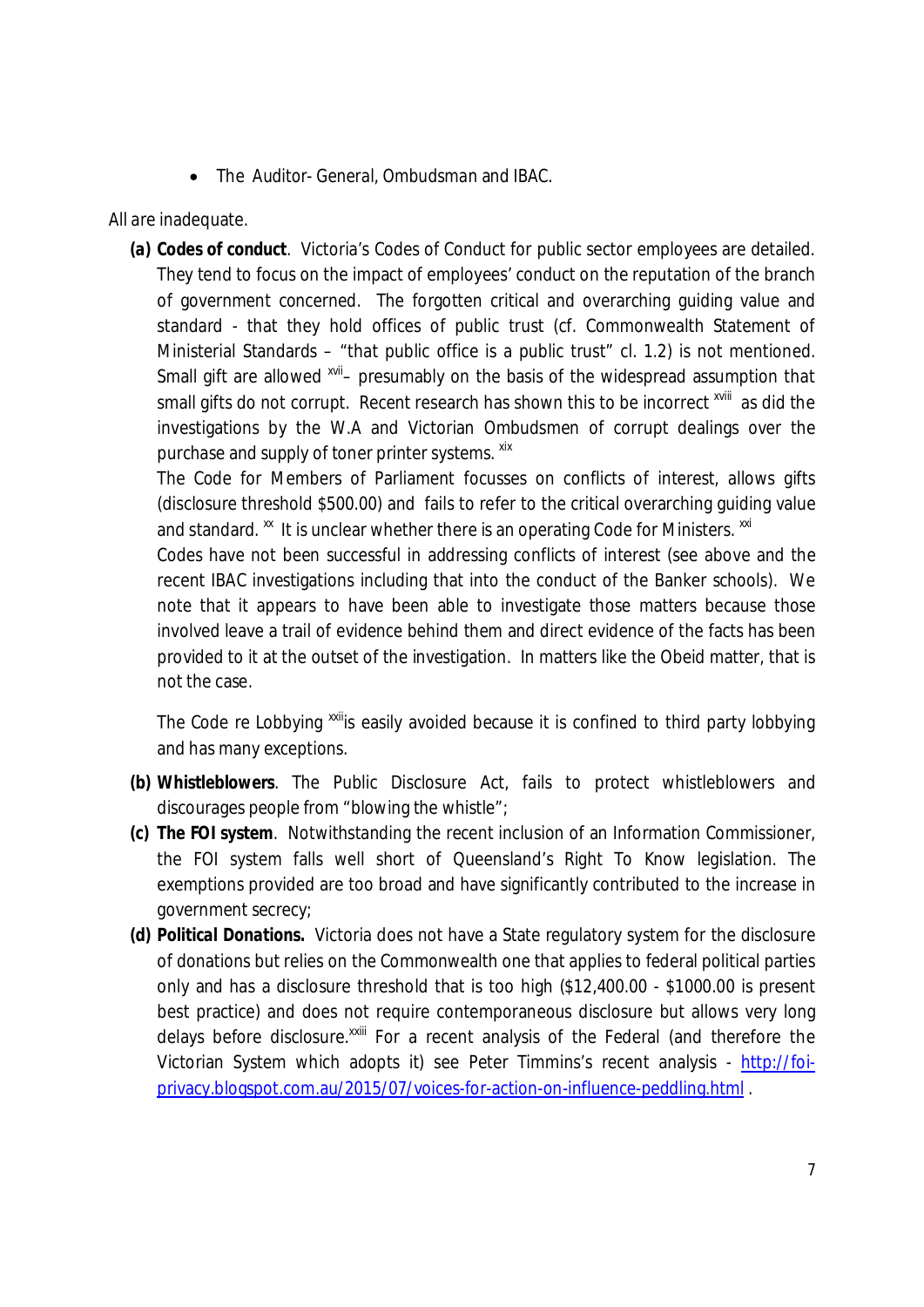- *(e) The Office of the Auditor- General*. This vital safeguard is seriously limited. It is unable to follow the dollar, exchange of information with other integrity agencies and is subject to unnecessary constraints that significantly and unnecessarily limit and delay it in performing its role:<sup>xxiv</sup>
- *(f) IBAC.* While IBAC has already demonstrated its value and importance, it is severely limited in its ability to investigate because of the thresholds set which prevent it investigating systemic corruption of the secrecy and sophistication of the Obeid matter and excludes conduct which may constitute breaches of the common law offence of misconduct in public office.<sup>xxv</sup> Further the elements of the threshold are such that they provide ample opportunity for the corrupt to collaterally legally challenge investigations thereby stopping them and, if charged with offences, to challenge the admissibility of evidence obtained by IBAC.

The reality is that Victoria lags far behind the best practices to be found, for example, in NSW and Queensland. Little wonder that we are yet to hear of an Obeid case in Victoria.

#### **Conclusions.**

#### **The reality**

When regard is had to the direct evidence of recent corruption and the above realities, the conclusion that should be drawn are that there is a very high risk of serious corruption in Victoria in both the political and public service arms of government. In addition, that high risk is compounded by one of the weakest and most flawed government integrity systems in Australia. That government integrity system is best described as a Clayton's government integrity system. An extreme proposition, but the present system contributes significantly to the secrecy that allows corruption to flourish and fails to provide a real deterrence.

The nature and extent of the above circumstances is such that we must accept that we have a serious problem that has yet to be adequately addressed.

Further, our present Clayton's Government Integrity System will not only encourage corruption, it will result in bad government. It will waste, and cost, Victorians many millions of dollars. The people of Victoria are entitled to a best practice government integrity system.

#### **Addressing the problem**

In this Parliament, Victoria has the opportunity to significantly address our corruption problem.

The Coalition, ALP and Greens went to the election agreed in supporting the strengthening of at least two critical government integrity bodies, - IBAC and the Auditor-General.<sup>xxvi</sup> While their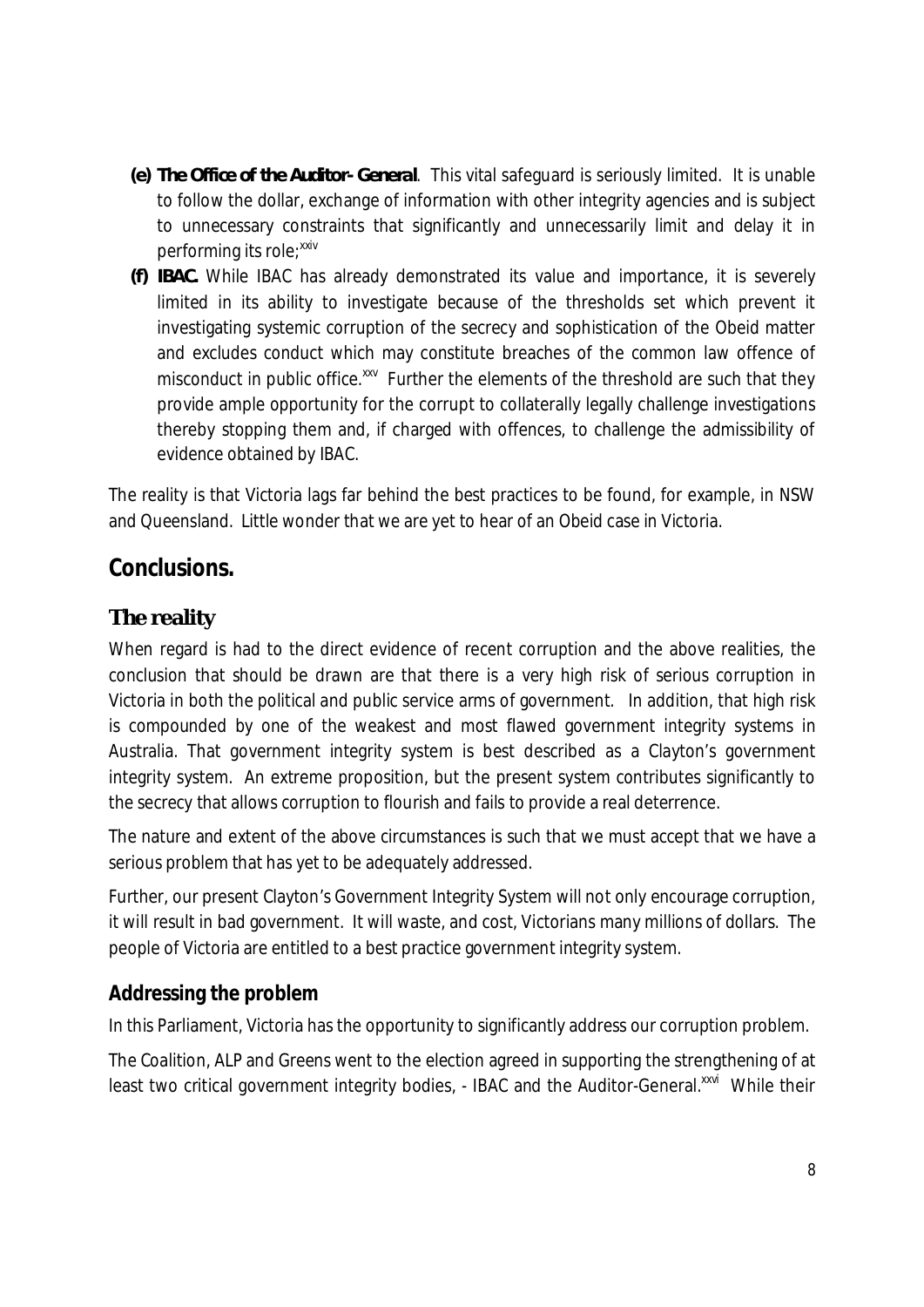promises varied in detail, they should be congratulated in supporting such reforms particularly for committing to place the public interest ahead of their own personal party interests.

For in doing so, they will be conscious of the fact that they run the risk of exposing themselves and their colleagues, particularly if in government, to additional scrutiny and their parties to potential political damage if any of their members engages in corrupt conduct. But they should also bear in mind that as our public trustees, they should regard themselves as obliged, in any event, to account fully to us. Their's is an unavoidable conflict of interest position but guidance may be found in the statement of the public office public trust principle by Sir Gerard Brennan.

"It has long been established legal principle that a Member of Parliament holds "a fiduciary relation towards the public" and "undertakes and has imposed upon him a public duty and a public trust.

The duties of a public trustee are not identical with the duties of a private trustee but there is an analogous limitation imposed on the conduct of the trustee in both categories. The limitation demands that all decisions and exercises of power be taken in the interests of the beneficiaries and that duty cannot be subordinated to, or qualified by the interests of the trustee." xxvii

By honouring that principle as they address their commitments, they will take significant steps towards both open and accountable government and addressing the serious corruption risks Victoria faces. Their actions will also advance good government, minimise the wastage of our funds and advance economic growth<sup>xxviii</sup>. They will also send a message to the Victorian people that government corruption is wrong and will not to be tolerated. If, however, the Parties choose to maintain the present system, the message they will send is that corruption is, at worst, a minor matter and will not be addressed. This particularly matters because -

"Our Government is the omnipresent teacher. For good or for ill, it teaches the whole people by its example". xxix

<sup>&</sup>lt;sup>i</sup>http://www.australiancollaboration.com.au/essays-books-and-reports/essays/corruption/ ; at p 22,

ii https://www.ombudsman.vic.gov.au/getattachment/d8a9a8bd-76f3-4852-8db0-ad5bd774418d

iii http://www.cbp.com.au/Updates/Ombudsman-finds-overspending-and-corruption-in-Vic; for report see https://www.ombudsman.vic.gov.au/getattachment/3e3f9fd4-993e-48c2-86df-1e11432063410

iv http://www.theage.com.au/victoria/living-victoria-ombudsman-stirs-up-state-water-agency-20140324- 35e8q.html

vhttp://www.theage.com.au/victoria/ibac-sets-date-for-investigation-into-alleged-victorian-educationdepartment-corruption-20150316-1m06ic.html **;** http://www.theage.com.au/victoria/ibac-turning-spotlight-onalleged-fraudulent-use-of-education-funds-20150426-1mtexd.html)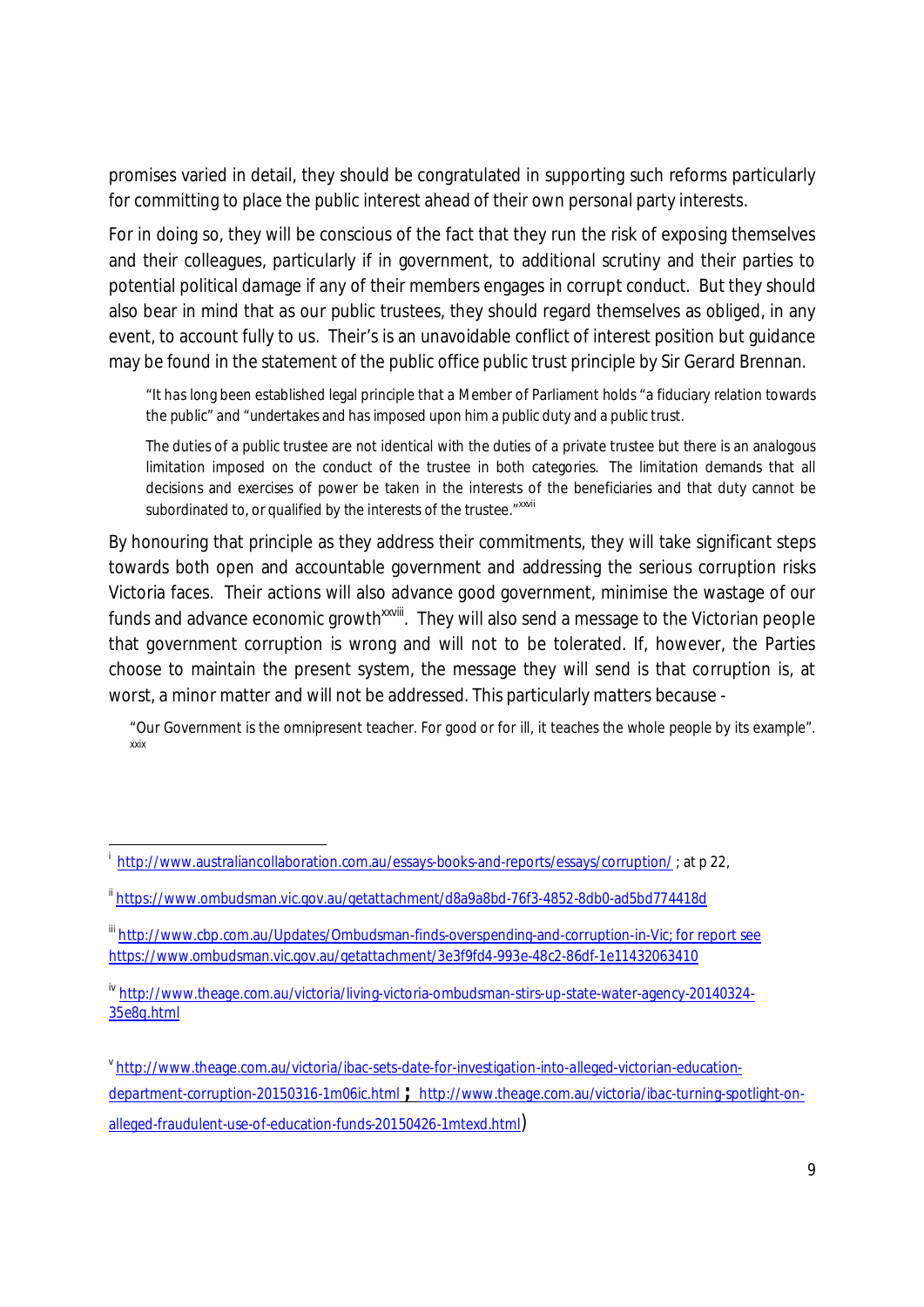<sup>vi</sup> - <u>http://www.theage.com.au/victoria/transport-department-staff-funnelled-public-money-to-their-children-ibac-</u> hearing-told-20140723-zw0op.html

vii http://www.ibac.vic.gov.au/docs/default-source/research-documents/ibac-perceptions-corruption-report-v2-2013.pdf

viii http://www.australiancollaboration.com.au/essays-books-and-reports/essays/corruption/ ; at p 13ff

ix http://www.accountabilityrt.org/is-the-high-court-helping-to-fight-corruption/

<sup>x</sup> http://www.themandarin.com.au/33963-lobbying-vested-interests-subversion-public-interest/

xi MPs Part I—Code of Conduct Members of Parliament (Register of Interests) Act 1978 No. 9223 of 1978

http://www.legislation.vic.gov.au/Domino/Web\_Notes/LDMS/LTObject\_Store/LTObjSt3.nsf/DDE300B846EED9C7CA257616 000A3571/DC6CE02B6B9FA16ECA2577610027C5DE/\$FILE/78-9223a002.pdf.

#### **Code of conduct for Members**

s.3 (1) It is hereby declared that a Member of the Parliament is bound by the following code of conduct—

(a) Members shall—

(i) accept that their prime responsibility is to the performance of their public duty and therefore ensure that this aim is not endangered or subordinated by involvement in conflicting private interests;

(ii) ensure that their conduct as Members must not be such as to bring discredit upon the Parliament;

(b) Members shall not advance their private interests by use of confidential information gained in the performance of their public duty;

(c) a Member shall not receive any fee, payment, retainer or reward, nor shall he permit any compensation to accrue to his beneficial interest for or on account of, or as a result of the use of, his position as a Member;

(d) a Member shall make full disclosure to the Parliament of—

(i) any direct pecuniary interest that he has;

(ii) the name of any trade or professional organization of which he is a member which has an interest;

 (iii) any other material interest whether of a pecuniary nature or not that he has in or in relation to any matter upon which he speaks in the Parliament;

(e) a Member who is a Minister shall ensure that no conflict exists, or appears to exist, between his public duty and his private interests;

(f) a Member who is a Minister is expected to devote his time and his talents to the carrying out of his public duties.

(2) Without limiting the generality of the foregoing in the application and interpretation of the code regard shall be had to the recommendation of the Joint Select Committee of the Victorian Parliament appointed pursuant to **The Constitution Act Amendment (Qualifications Joint Select Committee) Act 1973**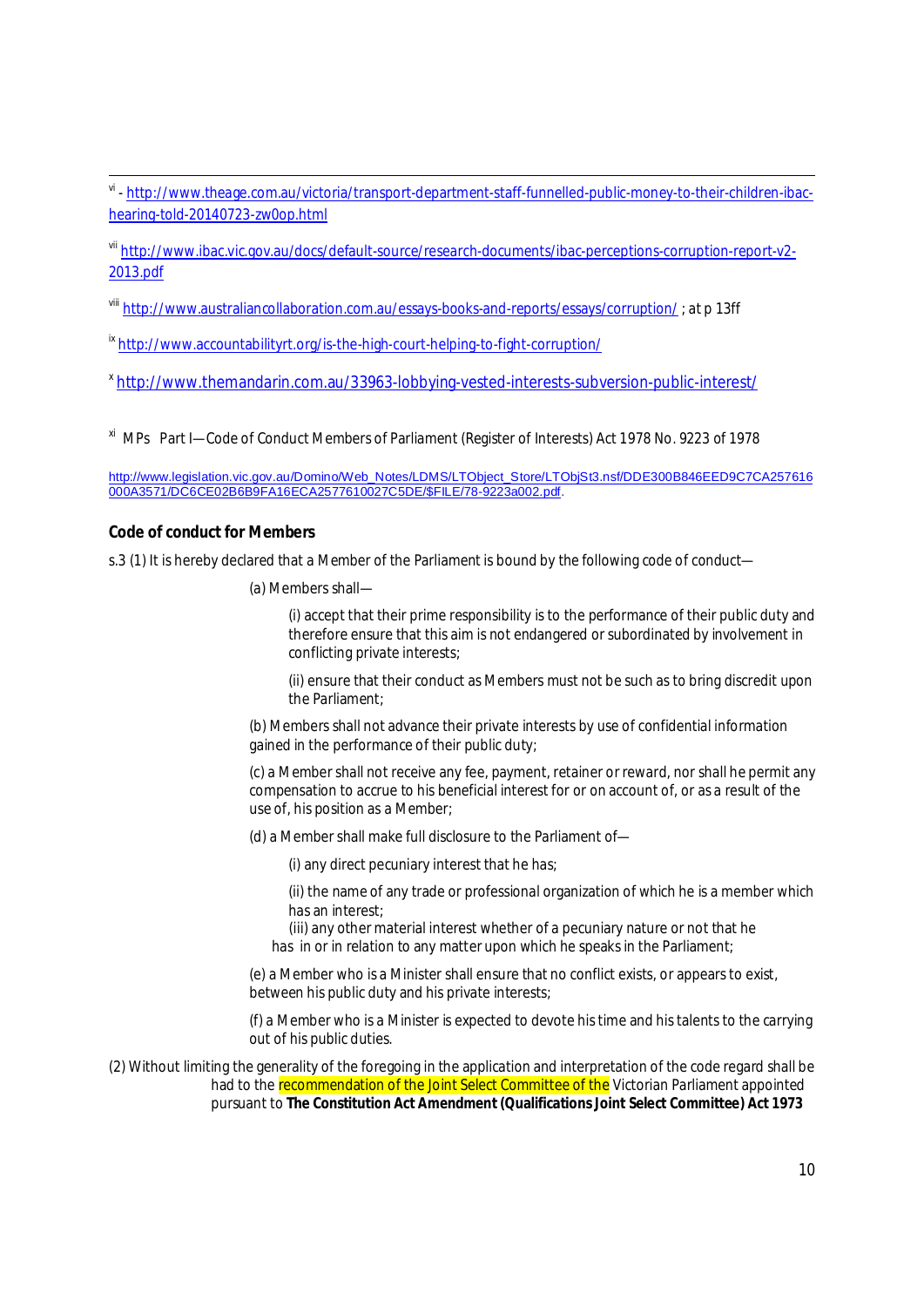presented to the Legislative Assembly on the 23rd day of April, 1974 (D.14/1973-74) contained in paragraph 12 of that report.

xii Hon T Smith QC; Australia's Democratic governments; a proud history, their present state and future? http://www.accountabilityrt.org/?s=rotary .

xiii Sir Gerard Brennan - PRESENTATION OF ACCOUNTABILITY ROUND TABLE INTEGRITY AWARDS. DEC 201*3* http://www.accountabilityrt.org/integrity-awards/sir-gerard-brennan-presentation-of-accountability-round-tableintegrity-awards-dec-2013/ .

**XIV Professor Graycar, Research Paper, Perception of Corruption in Victoria - p.4** http://www.ibac.vic.gov.au/docs/default-source/research-documents/ibac-perceptions-corruption-report-v2- 2013.pdf,

xv See discussion in http://www.apsc.gov.au/aps-employment-policy-and-advice/aps-values-and-code-ofconduct/aps-values-and-code-of-conduct-in-practice/gifts-and-benefits discussed in http://www.accountabilityrt.org/wp-content/uploads/2009/11/Smith-T-2014-Lyceum-U3A-Speech-final-\_3\_.pdf ( p 17)

xvi https://www.ombudsman.vic.gov.au/getattachment/940cb4e0-45bc-4fad-a76d-c32ca5f6b401

xvii http://vpsc.vic.gov.au/ethics-behaviours-culture/gifts-and-hospitality/

xviii "You owe me" - Malmemendier and Schmidt; http://www.nber.org/papers/w18543 - reported the Age http://www.theage.com.au/comment/the-smaller-the-gift-the-larger-the-fallout-20140418 zqvy7.html#ixzz2zzMeY07G

xix The 2011- The toner cartridge case - excessive ordering and at inflated prices from a supplier who made small gifts. *The Victorian Report*

https://www.ombudsman.vic.gov.au/getattachment/554534e7-6201-4eb4-9fed-85a37e89bdba *The WA Report;*

https://www.ccc.wa.gov.au/Publications/Reports/Published%20Reports%202011/Misconduct%20Allegation% 20in%20Relation%20to%20the%20Purchase%20of%20Toner%20Cartridges%20in%20Exchange%20for%20 Gifts.pdf (  $p$  xvi ) additional cost was at least \$415,000.00

xxi

http://www.legislation.vic.gov.au/Domino/Web\_Notes/LDMS/LTObject\_Store/LTObjSt3.nsf/DDE300B846EED9C7C A257616000A3571/DC6CE02B6B9FA16ECA2577610027C5DE/\$FILE/78-9223a002.pdf

xxii

http://www.lobbyistsregister.vic.gov.au/lobbyistsregister/documents/Vic\_Gov\_Professional\_Lobbyist\_Code\_of\_C onduct\_Nov\_2013.pdf

xxiii http://www.theage.com.au/comment/political-donations-victorias-big-secret-20141014-115mgh.html

xxiv http://www.accountabilityrt.org/following-the-money-an-auditors-view/